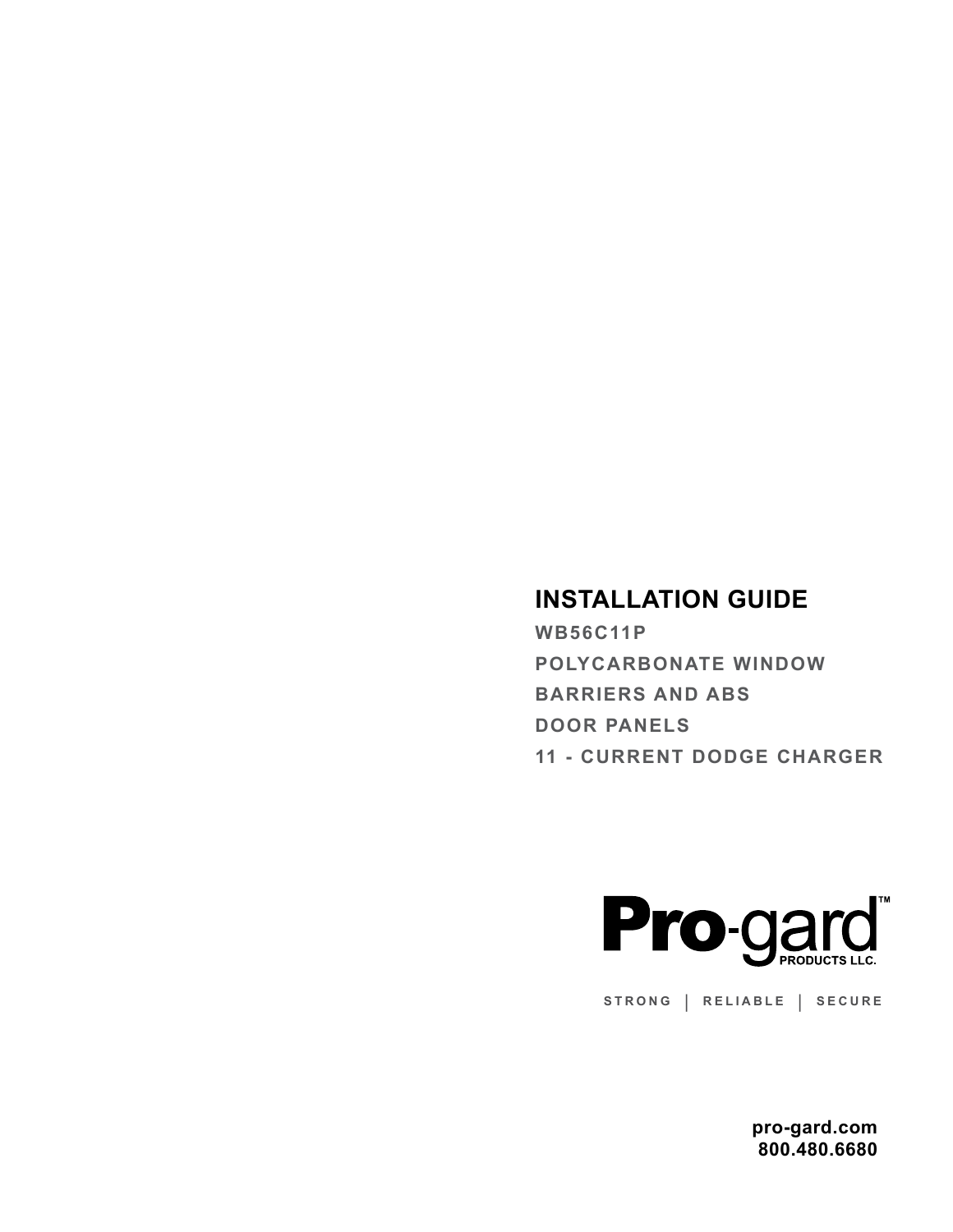## THESE COMPONENTS ARE REQUIRED TO INSTALL THE PRO-GARD STEEL WINDOW BARRIER



THIS WINDOW BARRIER IS ONLY USED WITH #DP56C11 ABS DOOR PANEL. Use #WB56NPC11P with OEM door panel.

- I. Refer to the diagrams above to verify all parts were received.
- II. The following tools will be required to complete the installation.
	- 1. Drill with standard #2 Philips driver
	- 2. Drill bit 7/64" diameter
	- 3. 10mm Socket Wrench

III. Read all instructions carefully before starting the assembly process.

**NOTE:** *Locate all Wiring, Fuel Lines, Brake Lines, and/or Cooling Lines before drilling holes or installing any Fasterners.*

- IV. OEM Door Panel Removal
	- 1. Find the recess/keeper in the vertical face of the manual door lock knob, use a small screwdriver to pop the keeper out. The manual lock knob can now be removed.
	- 2. Find the cover plates behind both door handles, use a small screwdriver to remove.
	- 3. Remove the 6mm bolts from behind each using a 10mm nut driver.
	- 4. Starting at the bottom, locate and pry the plastic fasteners loose to remove OEM door panel from the door assembly.
	- 5. Disconnect the door latch cable from the door handle assembly.

**pro-gard.com 800.480.6680 2**